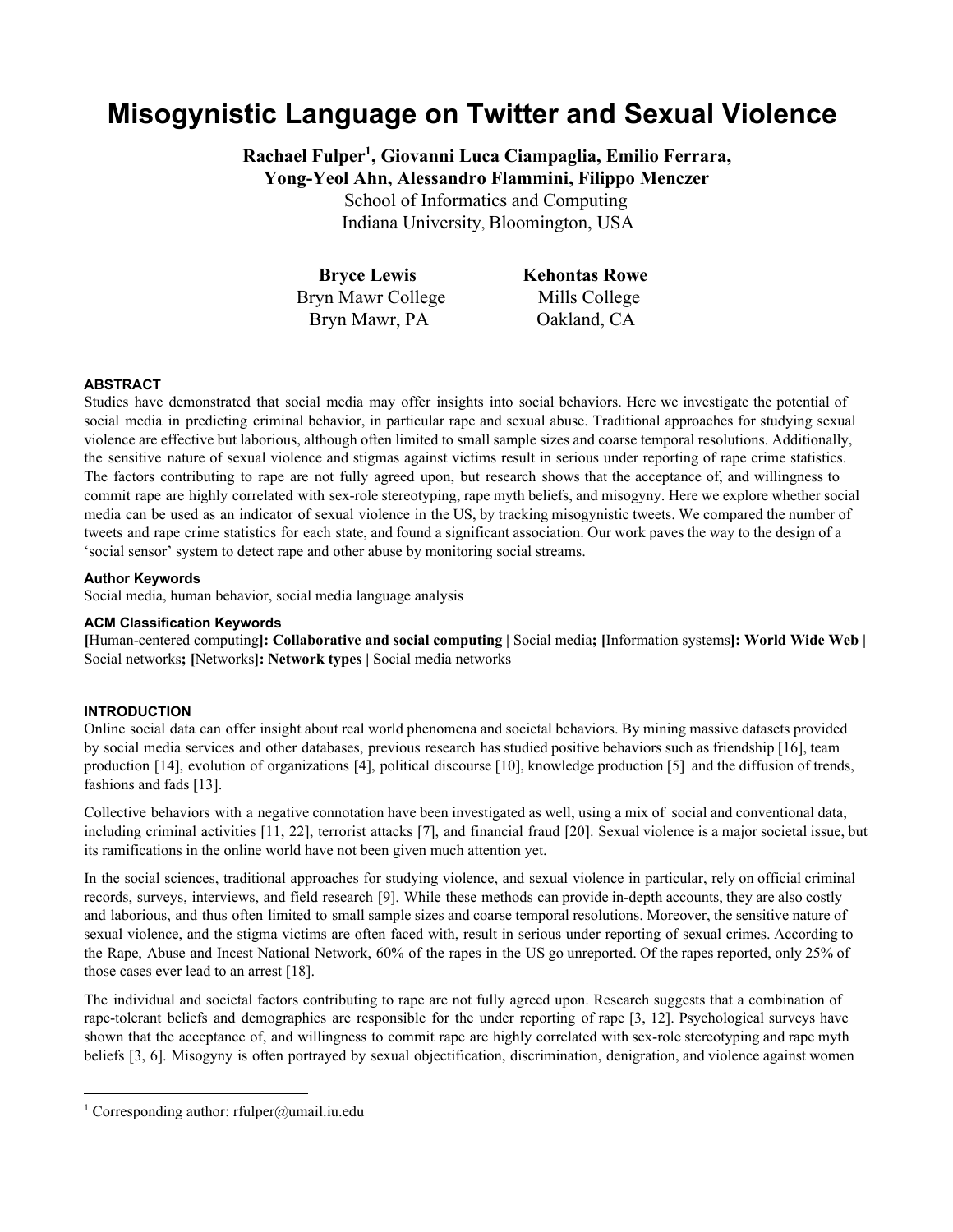[8]. Many factors contributing to a rapetolerant society are thus also indicators of misogyny, or the hatred of women. Some characteristics and personality traits are known to be reflected in language usage on social media [1, 15, 19].

Here we explore whether social media can be used as a 'societal sensor' of sexual violence, by tracking the occurrence of misogynistic language on Twitter. We analyzed a sample of tweets from January and February in 2012 and rape statistics from the 2012 FBI Uniform Crime Reports, and found a significant association between per capita rates of rape and misogynistic language. This preliminary result suggests that increased misogynistic language is associated with increased instances of sexual violence. Thus language use on social media may provide a useful signal about the occurrence of sexual violence in the real world. Because the users of social media services, and Twitter in particular, are known to react in almost real time to external events, such signal may thus complement in a timely fashion data from traditional surveybased research in monitoring the incidence of sexual violence in the population.

#### **METHODS**

The FBI Uniform Crime Reports provides rape statistics in the US at the state level (including Washington DC) [21]. This data does not break down across victim gender, but because the overwhelming majority of rapes (over 90%) are committed against females [18] and prior research has prevalently focused on this type of sexual violence, here we use it to explore the connection with misogynistic language.

Our social media data comes from a 10% sample of the Twitter stream produced during 2012. We manually compiled a list of 90 terms that are commonly used as misogynistic insults. The term adoption analysis revealed that the most common one — 'bitch' — had a very broad meaning due to its frequent colloquial use, therefore we decided to exclude it.

We geo-coded tweets that contain misogynistic language and location (either latitude/longitude or a free-form location string) and mapped them to states, using state boundary data from the US Census Bureau. Our final data set contains roughly 170 million geo-located tweets, of which 1.2 million contain misogynistic language (accounting for 0.68% of the total amount).

Because a state with a larger population will see a larger number of both rape cases and misogynistic tweets, we normalized each variable. We used per capita rape rates and the ratio of misogynistic tweets to the total number of tweets from that state. We used a generalized Gaussian linear model to assess the degree of association between the two variables.



### **Excluding Washington DC**



Ratio of Misogynistic Tweets

**Figure 1: When considering all 50 states and DC, we found a Pearson correlation** of  $r = 0.25$  **and a** *p***value** of 0.09. The **arrow indicates Washington D.C.**

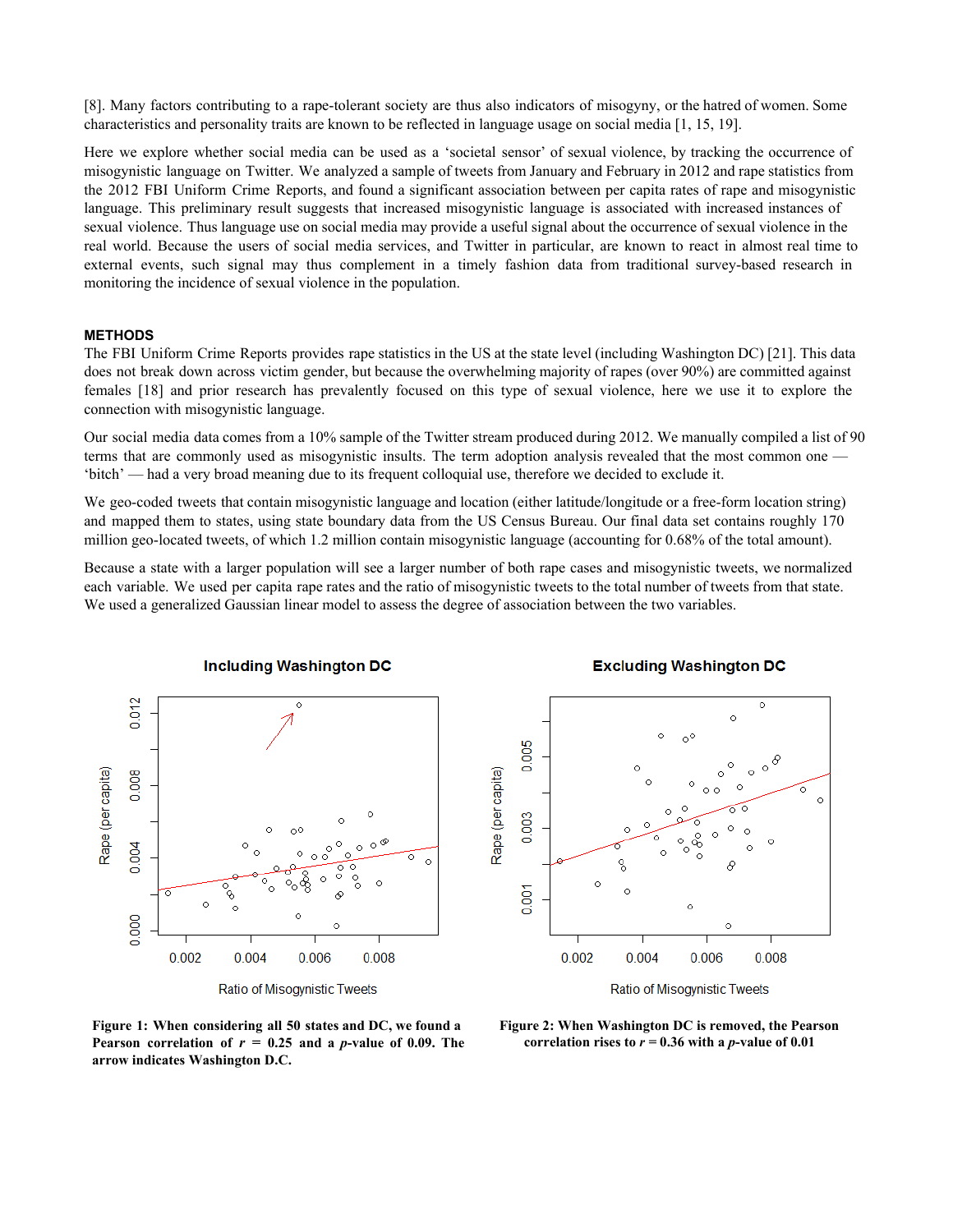### **RESULTS**

We find that the yearly per capita rate of rape and misogynistic language are correlated. When considering all 50 states and Washington DC, we found a Pearson correlation of  $r = 0.25$  and a *p*-value of 0.09 (see Fig. 1). However, in the figure we can see that a single outlier, Washington DC, is present. When this outlier is removed, the Pearson correlation become stronger and significant  $(r = 0.36$  and *p*-value=0.01, see Fig. 2).

#### **DISCUSSION**

Traditional rape statistics suffer from severe under-reporting due to a number of factors, such as victim blaming, justification, downplaying, and narrow definitions of sexual violence crimes. Taken together, all these factors may prove challenging to overcome, and this contributes hugely to the societal problem of sexual violence. Our preliminary results show that use of misogynistic language on social media is correlated with higher number of rapes per capita at the level of states. Tracking language on social media and other public arenas on the Internet could thus provide an alternative source of information about the level of sexual violence in the population, one that may be less affected by the above biases.

These results are thus promising but further investigation is needed. Our statistical analysis, for instance, showed that the Pearson correlation coefficient improves when the outlier corresponding to Washington DC is removed. Previous research has shown that cities tend to have superlinear rate of activity of crime in population size [2], and this could explain why Washington DC is an outlier, when compared to other states. For future work, we plan to break down our geographic analysis to the city/county level to see if other cities show the same effect.

We believe that with further study and data analysis, a method to identify 'rape-tolerant' cultures from data about language use can be found. Our approach could be further expanded to design a 'social sensor' system to detect and monitor rape and other abuse by means of real-time social media stream analysis. Databases about past criminal events are increasingly mined to predict and track "hotspots" of crime [17], and recently Twitter has been used for a similar purpose [22]. However, this analysis focuses on language directly related to the crime or unlawful behavior of interest, without considering terms more broadly associated with the root social bias.

This work could also be expanded to find insights into other crimes or wide-spread negative social phenomena. Racism and hate crimes have a similar societal link as misogyny and rape. Mentions of drinking and substance abuse might shed light on drug-related crimes.

#### **ACKNOWLEDGMENTS**

We are grateful to The Kinsey Institute for Research in Sex, Gender, and Reproduction for feedback. This work was supported in part by NSF grant CCF-1101743.

#### **REFERENCES**

- 1. Agha, A.. Language and social relations (No. 24). Cambridge University Press (2007).
- 2. Bettencourt, L. M., Lobo, J., Helbing, D., Kühnert, C., & West, G. B. Growth, innovation, scaling, and the pace of life in cities. *Proceedings of the National Academy of Sciences*, 104, 17 (2007), 73017306.
- 3. Burt, M.R. Cultural myths and supports for rape. *Journal of Personality and Social Psychology*, 38 (1980), 217230.
- 4. Burt, R. S. Structural holes and good ideas. *American Journal of Sociology*, 110, 2 (2004), 349399.
- 5. Capocci, A., Servedio, V. D., Colaiori, F., Buriol, L. S., Donato, D., Leonardi, S., & Caldarelli, G. Preferential attachment in the growth of social networks: The internet encyclopedia Wikipedia. *Physical Review E*, 74, 3 (2006).
- 6. Check, J., Malamuth, N. M. Sex role stereotyping and reactions to depictions of stranger versus acquaintance rape. *Journal of Personality and Social Psychology*, 45 (1983), 344356.
- 7. Clauset, A., & Gleditsch, K. S. The developmental dynamics of terrorist organizations. *PloS ONE*, 7, 11 (2012).
- 8. Code, L. Definition of 'misogyny' *Encyclopedia of Feminist Theories,* (2000), 346.
- 9. Collins, R. Violence: A microsociological theory. Greenwood Publishing Group (2009).
- 10. Conover, M., Ratkiewicz, J., Francisco, M., Gonçalves, B., Menczer, F., Flammini, A. Political polarization on twitter. In *Proc*. *ICWSM* (2011).